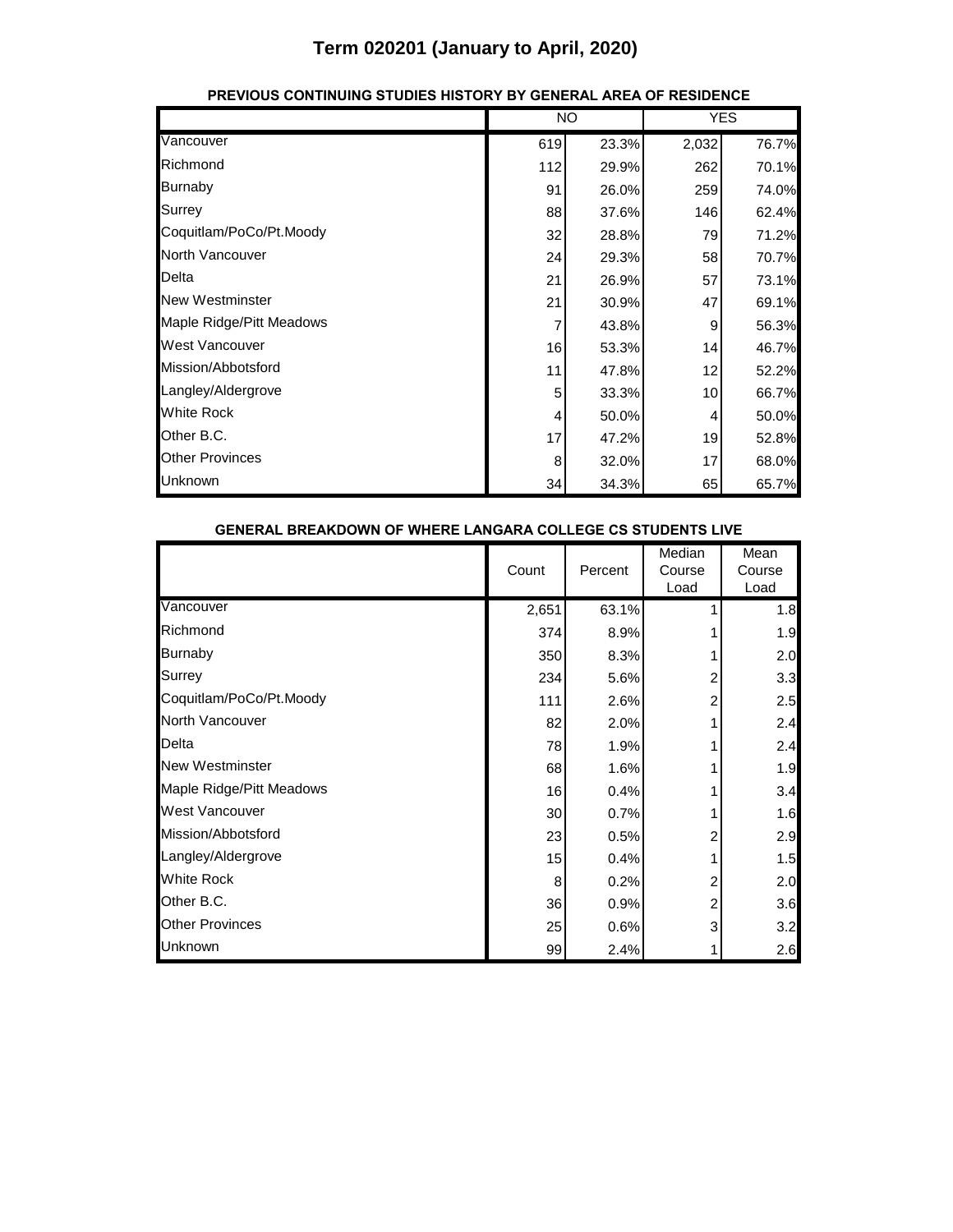| Vancouver      | V5K- Vancouver (North Hastings Sunrise)                       | 40             |
|----------------|---------------------------------------------------------------|----------------|
|                | V5L- Vancouver (North Grandview Woodland)                     | 26             |
|                | V5M- Vancouver (South Hastings Sunrise)                       | 57             |
|                | V5N- Vancouver (South Grandview Woodland)                     | 109            |
|                | V5P- Vancouver (Victoria Fraserview)                          | 227            |
|                | V5R- Vancouver (South Renfrew Collingwood)                    | 191            |
|                | V5S- Vancouver (Killarney)                                    | 154            |
|                | V5T- Vancouver (East Mount Pleasant)                          | 77             |
|                | V5V- Vancouver (West Kensington Cedar Cottage)                | 102            |
|                | V5W- Vancouver (SE Riley Park Little Mountain / North Sunset) | 131            |
|                | V5X- Vancouver (SE Oakridge / South Sunset)                   | 266            |
|                | V5Y- Vancouver (West Mount Pleasant)                          | 102            |
|                | V5Z- Vancouver (East Fairview / South Cambie)                 | 137            |
|                | V6A- Vancouver (Strathcona / Downtown Eastside)               | 23             |
|                | V6B- Vancouver (NE Downtown / Yaletown)                       | 68             |
|                | V6C- Vancouver (Waterfront / Coal Harbour / Canada Place)     | 7              |
|                | V6E- Vancouver (SE West End / Davie Village)                  | 47             |
|                | V6G- Vancouver (NW West End / Stanley Park)                   | 44             |
|                | V6H- Vancouver (West Fairview / Granville Island)             | 42             |
|                | V6J- Vancouver (NW Shaughnessy / East Kitsilano)              | 65             |
|                | V6K- Vancouver (Central Kitsilano / Greektown)                | 55             |
|                | V6L- Vancouver (NW Arbutus Ridge / NE Dunbar Southlands)      | 40             |
|                | V6M- Vancouver (South Shaughnessy / SE Arbutus Ridge)         | 101            |
|                | V6N- Vancouver (West Kerrisdale / Musqueam)                   | 62             |
|                | V6P- Vancouver (SE Kerrisdale / West Marpole)                 | 303            |
|                | V6R- Vancouver (West Kitsilano / West Point Grey / Jericho)   | 50             |
|                | V6S- Vancouver (NW Dunbar Southlands / Chaldecutt)            | 66             |
|                | V6T- Vancouver (UBC)                                          | 27             |
|                | V6Z- Vancouver (SW Downtown)                                  | 30             |
|                | V7Y- Vancouver (Pacific Centre)                               | $\mathbf{2}$   |
| Richmond       | V6V- Richmond Northeast                                       | 22             |
|                | V6W- Richmond Southeast                                       | $\frac{3}{2}$  |
|                | V6X- Richmond North                                           | 94             |
|                | V6Y- Richmond Central                                         | 89             |
|                | V7A- Richmond South                                           | 38             |
|                | V7B- Richmond (Sea Island / YVR)                              | $\overline{c}$ |
|                | V7C- Richmond Northwest                                       | 78             |
|                | V7E- Richmond Southwest                                       | 48             |
| <b>Burnaby</b> | V3N- Burnaby (East Big Bend / Edmonds)                        | 33             |

#### **DETAILED BREAKDOWN OF WHERE LANGARA COLLEGE CS STUDENTS LIVE**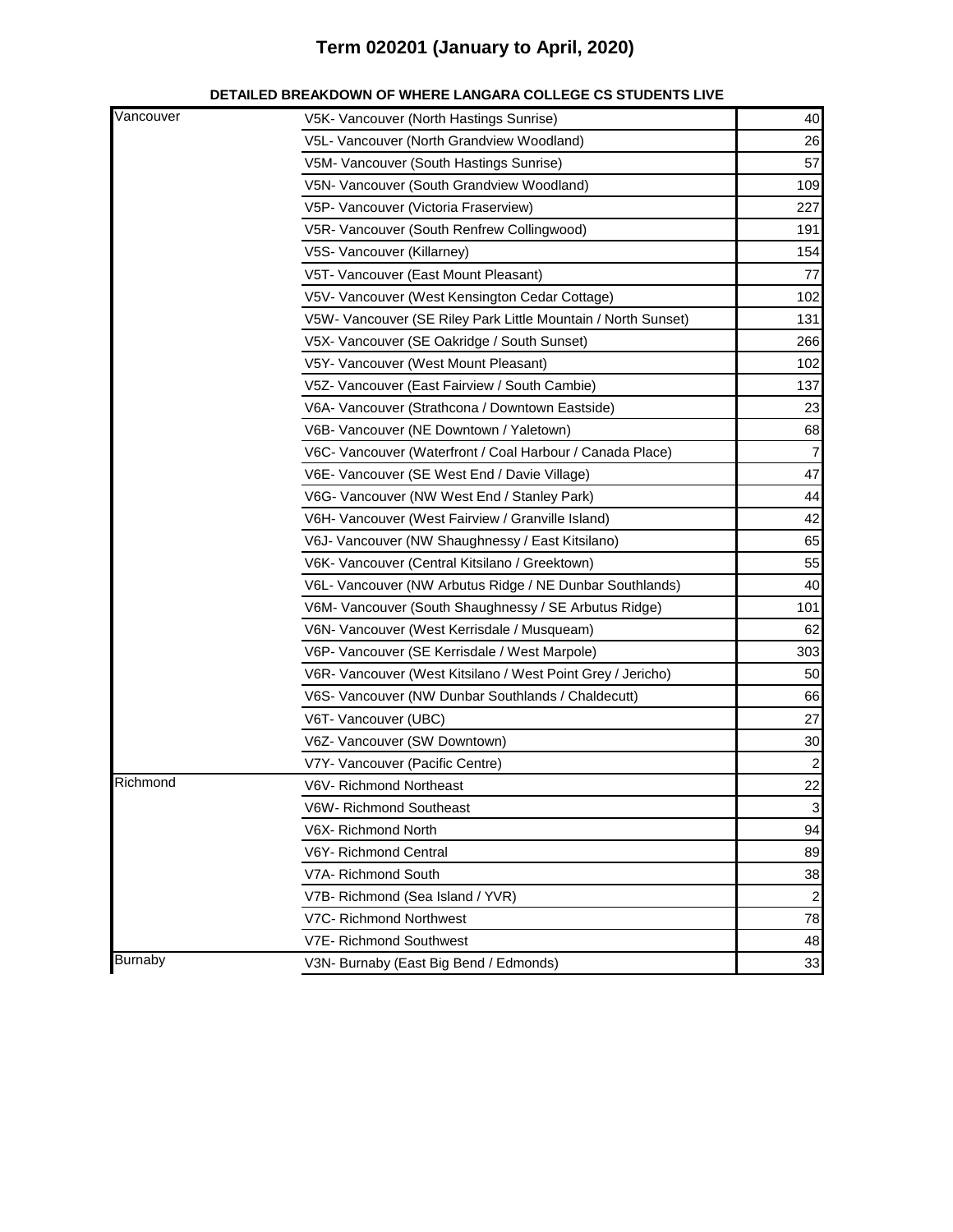|                          | V5A- Burnaby (Lake City / Burnaby Mountain)         | 21               |
|--------------------------|-----------------------------------------------------|------------------|
|                          | V5B- Burnaby (Parkcrest Aubrey / Ardingley Sprott)  | 31               |
|                          | V5C- Burnaby (Burnaby Heights / Willingdon Heights) | 41               |
|                          | V5E- Burnaby (Kingsway Beresford)                   | 37               |
|                          | V5G- Burnaby (Cascade Schou / Douglas Gilpin)       | 31               |
|                          | V5H- Burnaby (Maywood / Windsor)                    | 98               |
|                          | V5J- Burnaby (Suncrest / West Big Bend)             | 58               |
| Surrey                   | V3R- Surrey North                                   | 15               |
|                          | V3S- Surrey East                                    | 34               |
|                          | V3T- Surrey Inner Northwest                         | 30               |
|                          | V3V- Surrey Outer Northwest                         | 32               |
|                          | V3W- Surrey Upper West                              | 45               |
|                          | V3X- Surrey Lower West                              | 16               |
|                          | V3Z- Surrey Lower East                              | 10               |
|                          | V4A- Surrey Southwest                               | 15               |
|                          | V4N- Surrey Northeast                               | 34               |
|                          | V4P- Surrey South                                   | $\mathbf{3}$     |
| Coquitlam/PoCo/Pt.Moody  | V3B- Port Coquitlam Central                         | 25               |
|                          | V3C- Port Coquitlam South                           | 16               |
|                          | V3E- Coquitlam North                                | 14               |
|                          | V3H- Port Moody                                     | 16               |
|                          | V3J- Coquitlam North                                | 19               |
|                          | V3K- Coquitlam South                                | 21               |
| North Vancouver          | V7G- North Vancouver Outer East                     | $\mathbf{3}$     |
|                          | V7H- North Vancouver Inner East                     | $\mathbf{3}$     |
|                          | V7J- North Vancouver East Central                   | $6 \overline{6}$ |
|                          | V7K- North Vancouver North Central                  | $\overline{7}$   |
|                          | V7L- North Vancouver South Central                  | 20               |
|                          | V7M- North Vancouver Southwest Central              | $9\,$            |
|                          | V7N- North Vancouver Northwest Central              | 11               |
|                          | V7P- North Vancouver Southwest                      | 15               |
|                          | V7R- North Vancouver Northwest                      | ଧ                |
| <b>Delta</b>             | V4C- Delta Northeast                                | 27               |
|                          | V4E- Delta East                                     | 5 <sub>5</sub>   |
|                          | V4K- Delta Northwest                                | 33               |
|                          | V4L- Delta Southeast                                | $\overline{7}$   |
|                          | V4M- Delta Southwest                                | $6 \,$           |
| <b>New Westminster</b>   | V3L- New Westminster Northeast                      | 22               |
|                          | V3M- New Westminster Southwest                      | 46               |
| Maple Ridge/Pitt Meadows | V2W- Maple Ridge East                               | 4                |
|                          | V2X- Maple Ridge West                               | $\overline{7}$   |
|                          | V4R- Maple Ridge Northwest                          | $5\overline{)}$  |
| <b>West Vancouver</b>    | V7S- West Vancouver North                           | 13               |
|                          | V7T- West Vancouver Southeast                       | $\vert$          |
|                          | V7V- West Vancouver South                           | 10               |
|                          | V7W- West Vancouver West                            | $\mathbf{3}$     |